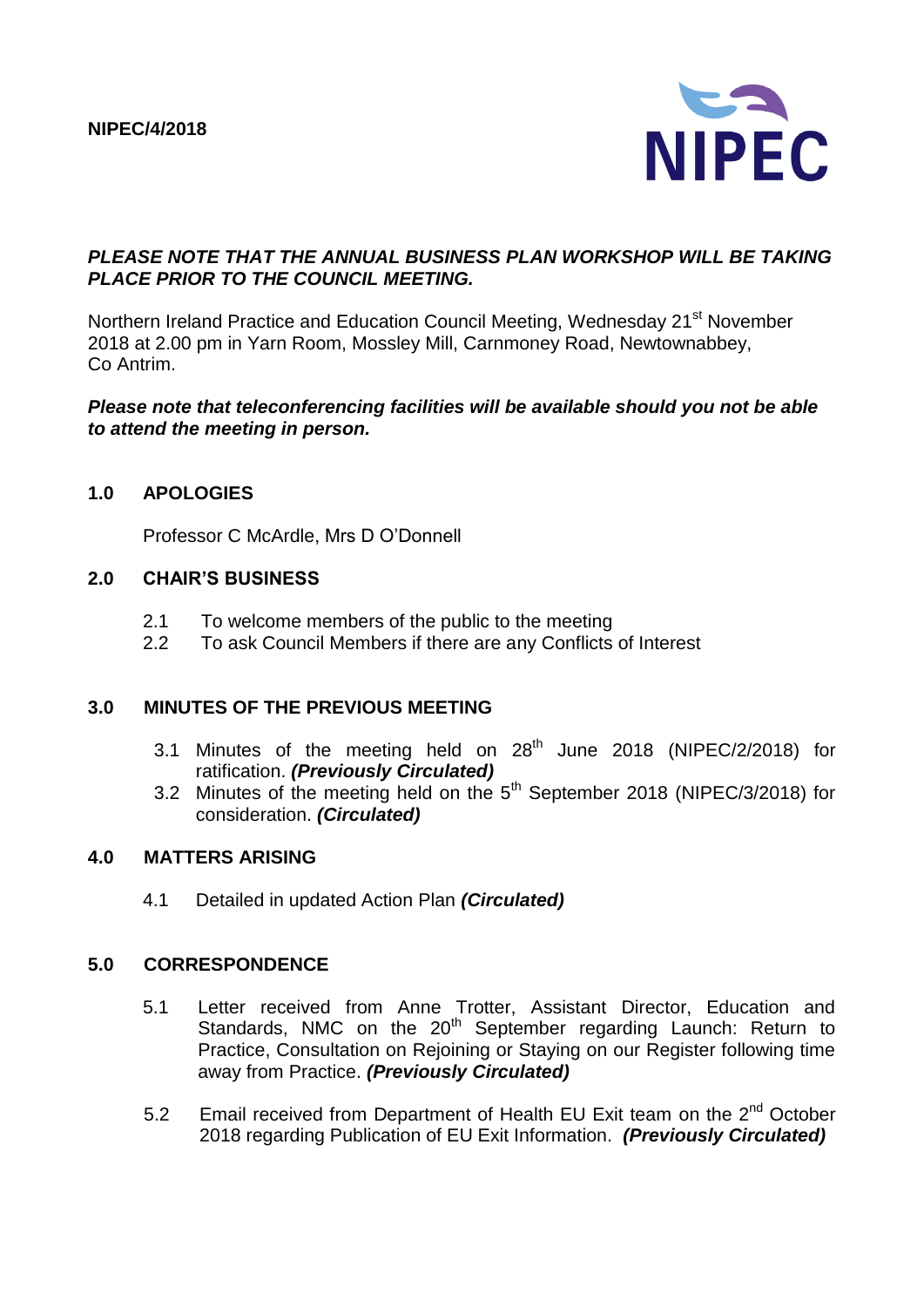# **6.0 OPERATIONAL PERFORMANCE AND SERVICE IMPROVEMENT**

- 6.1 A copy of the Chief Executives Report *(To be tabled)*
- 6.2 A copy of the Consultation Activity Report *(Circulated)*

# **7.0 CORPORATE CONTROL & FINANCE**

- 7.1 Head of Corporate Services Report *(Circulated)*
- 7.2 Report from Standing Committee
	- 7.2.1 Confirmed Minutes of the Audit and Risk Committee Meeting A&R/2/2018 held on the 28th June 2018 *(Previously Circulated)*
	- 7.2.2 Unconfirmed Minutes of the Audit and Risk Committee Meeting A&R/3/2018 held on the 9th October 2018 *(Previously Circulated)*
- 7.3 Financial Management Summary *(Circulated)*
- 7.4 Corporate Risk Register 2018/19, Ver:8 November 2018 together with a copy *the HSC Regional Model for Risk Management. (Circulated)*
- 7.5 KPIs *(Circulated)*
- 7.6 Standing Orders for Meetings of the Council and its Committee for agreement. *(Circulated)*
- 7.7 NIPEC Summary of Council Membership Terms of Office *(Circulated)*
- 7.8 Contracting Out of External Audit NIPEC. Copy of NIAO letter of 31 October 2018 *(Circulated)*

## **8.0 SAFETY AND QUALITY**

- 8.1 NIPEC Professional Work Plan 2018/19 *(Circulated)*
- 8.2 Presentation by Mrs Cathy McCusker, Senior Professional Officer of Draft Outline of NIPEC Quality Improvement Strategy.

# **9.0 CHIEF NURSING OFFICER UPDATE**

## **10.0 ANY OTHER BUSINESS**

10.1 Schedule of Council meetings for 2019 *(Circulated)*

# **11.0 DATE, TIME AND VENUE OF NEXT MEETING**

The next public meeting of NIPEC Council will be on Wednesday  $27<sup>th</sup>$  March 2019 at 2.00 pm, Meeting Room, NIPEC.

## *At this point any members of the public attending will be asked to leave the meeting due to the confidential nature of further business.*